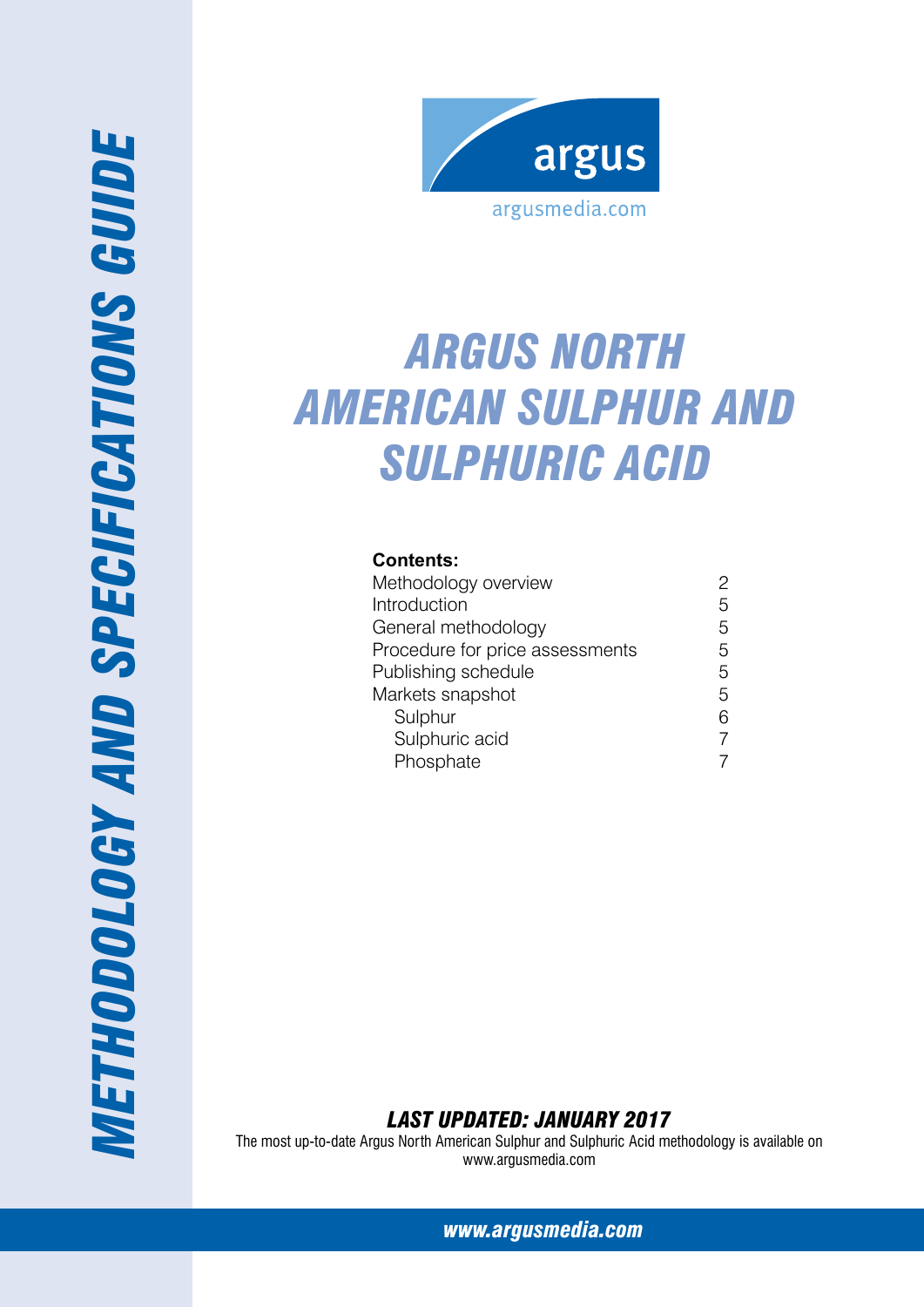# <span id="page-1-0"></span>**Methodology overview**

# **Methodology rationale**

Argus strives to construct methodologies that reflect the way the market trades. Argus aims to produce price assessments which are reliable and representative indicators of commodity market values and are free from distortion. As a result, the specific currencies, volume units, locations and other particulars of an assessment are determined by industry conventions.

In the North American Sulphur and Sulphuric Acid markets, Argus publishes physical market prices in the open market as laid out in the specifications and methodology guide. Argus uses the trading period deemed by Argus to be most appropriate, in consultation with industry, to capture market liquidity.

In order to be included in the assessment process, deals must meet the minimum volume, delivery, timing and specification requirements in our methodology. In illiquid markets, and in other cases where deemed appropriate, Argus assesses the range within which product could have traded by applying a strict process outlined later in this methodology.

# **Survey process**

Argus price assessments are informed by information received from a wide cross section of market participants, including producers, consumers and intermediaries. Argus reporters engage with the industry by proactively polling participants for market data. Argus will contact and accept market data from all credible market sources including front and back office of market participants and brokers. Argus will also receive market data from electronic trading platforms and directly from the back offices of market participants. Argus will accept market data by telephone, instant messenger, email or other means.

Argus encourages all sources of market data to submit all market data to which they are a party that falls within the Argus stated methodological criteria for the relevant assessment. Argus encourages all sources of market data to submit transaction data from back office functions.

Throughout all markets, Argus is constantly seeking to increase the number of companies willing to provide market data. Reporters are mentored and held accountable for expanding their pool of contacts. The number of entities providing market data can vary significantly from day to day based on market conditions.

For certain price assessments identified by local management, if more than 50pc of the market data involved in arriving at a price assessment is sourced from a single party the supervising editor will engage in an analysis of the market data with the primary reporter to ensure that the quality and integrity of the assessment has not been affected.

### **Market data usage**

In each market, Argus uses the methodological approach deemed to be the most reliable and representative for that market. Argus will utilise various types of market data in its methodologies, to include:

- Transactions
- Bids and offers
- Other market information, to include spread values between grades, locations, timings, and many other data.

In many markets, the relevant methodology will assign a relatively higher importance to transactions over bids and offers, and a relatively higher importance to bids and offers over other market information. Certain markets however will exist for which such a hierarchy would produce unreliable and non-representative price assessments, and so the methodology must assign a different relative importance in order to ensure the quality and integrity of the price assessment. And even in markets for which the hierarchy normally applies, certain market situations will at times emerge for which the strict hierarchy would produce non-representative prices, requiring Argus to adapt in order to publish representative prices.

## **Verification of transaction data**

Reporters carefully analyse all data submitted to the price assessment process. These data include transactions, bids, offers, volumes, counterparties, specifications and any other information that contributes materially to the determination of price. This high level of care described applies regardless of the methodology employed. Specific to transactions, bids, and offers, reporters seek to verify the price, the volume, the specifications, location basis, and counterparty. In some transactional average methodologies, reporters also examine the full array of transactions to match counterparties and arrive at a list of unique transactions. In some transactional average methodologies, full details of the transactions verified are published electronically and are accessible by subscribers.

Several tests are applied by reporters in all markets to transactional data to determine if it should be subjected to further scrutiny. If a transaction has been identified as failing such a test, it will receive further scrutiny. For assessments used to settle derivatives and for many other assessments, Argus has established internal procedures that involve escalation of inquiry within the source's company and escalating review within Argus management. Should this process determine that a transaction should be excluded from the price assessment process, the supervising editor will initiate approval and, if necessary, documentation procedures.

### **Primary tests applied by reporters**

- Transactions not transacted at arm's length, including deals between related parties or affiliates.
- • Transaction prices that deviate significantly from the mean of all transactions submitted for that day.
- Transaction prices that fall outside of the generally observed lows and highs that operated throughout the trading day.
- Transactions that are suspected to be a leg of another transaction or in some way contingent on an unknown transaction.
- • Single deal volumes that significantly exceed the typical transaction volume for that market.
- Transaction details that are identified by other market participants as being for any reason potentially anomalous and perceived by Argus to be as such.
- Transaction details that are reported by one counterparty dif-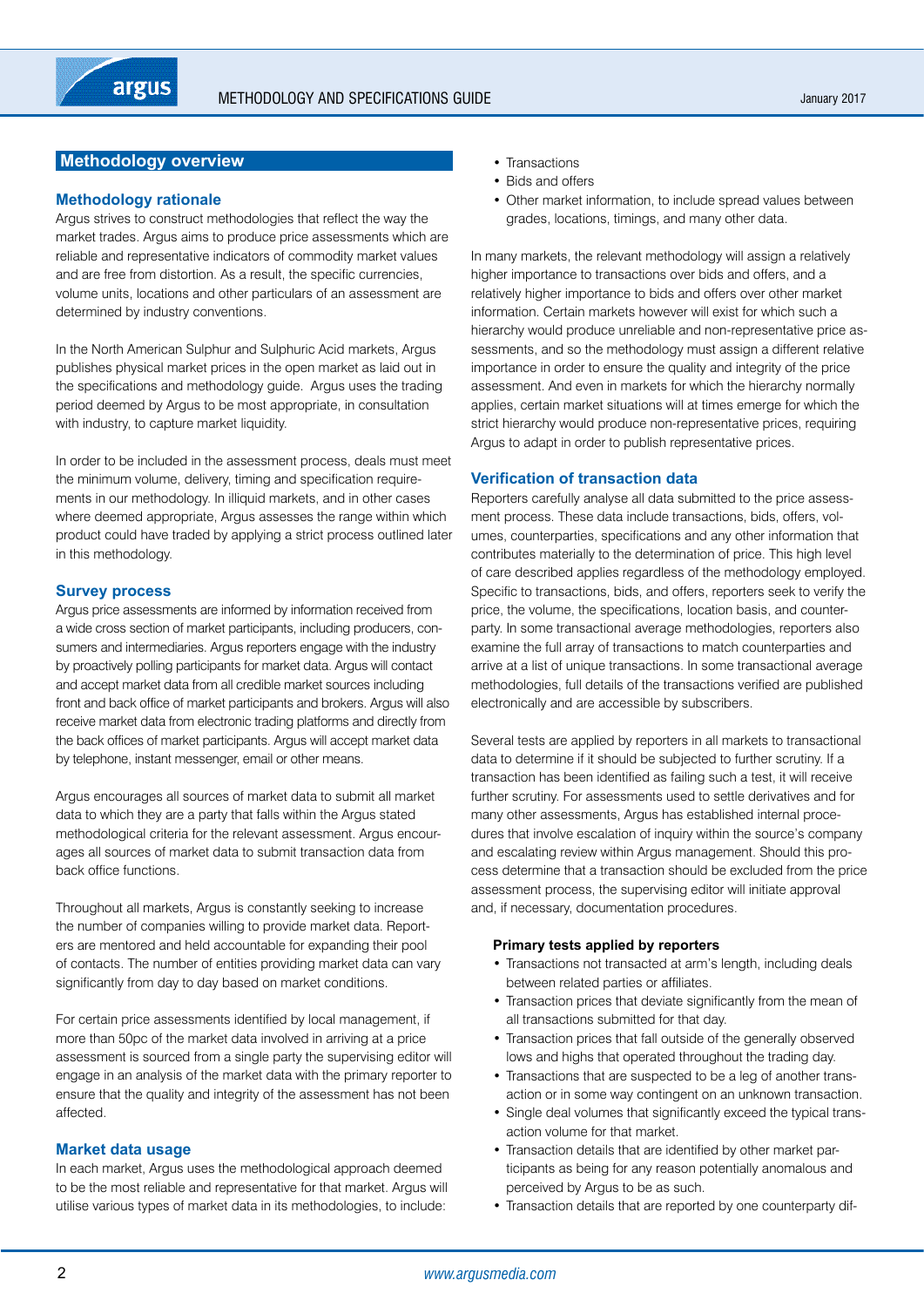ferently than the other counterparty.

- Any transaction details that appear to the reporter to be illogical or to stray from the norms of trading behaviour. This could include but is not limited to divergent specifications, unusual delivery location and counterparties not typically seen.
- Transactions that involve the same counterparties, the same price and delivery dates are checked to see that they are separate deals and not one deal duplicated in Argus records.

# **Secondary tests applied by editors for transactions identified for further scrutiny**

## **Transaction tests**

- The impact of linkage of the deal to possible other transactions such as contingent legs, exchanges, options, swaps, or other derivative instruments. This will include a review of transactions in markets that the reporter may not be covering.
- The nature of disagreement between counterparties on transactional details.
- The possibility that a deal is directly linked to an offsetting transaction that is not publicly known, for example a "wash trade" which has the purpose of influencing the published price.
- The impact of non-market factors on price or volume, including distressed delivery, credit issues, scheduling issues, demurrage, or containment.

### **Source tests**

- The credibility of the explanation provided for the outlying nature of the transaction.
- The track record of the source. Sources will be deemed more credible if they
	- Regularly provide transaction data with few errors.
	- • Provide data by Argus' established deadline.
	- Quickly respond to queries from Argus reporters.
	- Have staff designated to respond to such queries.
- How close the information receipt is to the deadline for information, and the impact of that proximity on the validation process.

# **Assessment guidelines**

When insufficient, inadequate, or no transaction information exists, or when Argus concludes that a transaction based methodology will not produce representative prices, Argus reporters will make an assessment of market value by applying intelligent judgment based on a broad array of factual market information. Reporters must use a high degree of care in gathering and validating all market data used in determining price assessments, a degree of care equal to that applying to gathering and validating transactions. The information used to form an assessment could include deals done, bids, offers, tenders, spread trades, exchange trades, fundamental supply and demand information and other inputs.

The assessment process employing judgment is rigorous, replicable, and uses widely accepted valuation metrics. These valuation metrics mirror the process used by physical commodity traders to internally assess value prior to entering the market with a bid or

offer. Applying these valuation metrics along with sound judgment significantly narrows the band within which a commodity can be assessed, and greatly increases the accuracy and consistency of the price series. The application of judgment is conducted jointly with the supervising editor, in order to be sure that guidelines below are being followed. Valuation metrics include the following:

## Relative value transactions

Frequently transactions occur which instead of being an outright purchase or sale of a single commodity, are instead exchanges of commodities. Such transactions allow reporters to value less liquid markets against more liquid ones and establish a strong basis for the exercise of judgment.

- Exchange one commodity for a different commodity in the same market at a negotiated value.
- Exchange delivery dates for the same commodity at a negotiated value.
- Exchange a commodity in one location for the same commodity at another location at a negotiated value.

# Bids and offers

If a sufficient number of bids and offers populate the market, then in most cases the highest bid and the lowest offer can be assumed to define the boundaries between which a deal could be transacted.

## Comparative metrics

The relative values between compared commodities are readily discussed in the market and can be discovered through dialogue with market participants. These discussions are the precursor to negotiation and conclusion of transactions.

- Comparison to the same commodity in another market centre.
- Comparison to a more actively traded but slightly different specification commodity in the same market centre.
- • Comparison to the same commodity traded for a different delivery timing.
- Comparison to the commodity's primary feedstock or primary derived product(s).
- Comparison to trade in the same commodity but in a different modality (as in barge versus oceangoing vessel) or in a different total volume (as in full cargo load versus partial cargo load).

# **Volume minimums and transaction data thresholds**

Argus typically does not establish thresholds strictly on the basis of a count of transactions, as this could lead to unreliable and non-representative assessments and because of the varying transportation infrastructure found in all commodity markets. Instead, minimum volumes are typically established which may apply to each transaction accepted, to the aggregate of transactions, to transactions which set a low or high assessment or to other volumetrically relevant parameters.

For price assessments used to settle derivatives, Argus will seek to establish minimum transaction data thresholds and when no such threshold can be established Argus will explain the reasons. These thresholds will often reflect the minimum volumes necessary to produce a transaction-based methodology, but may also establish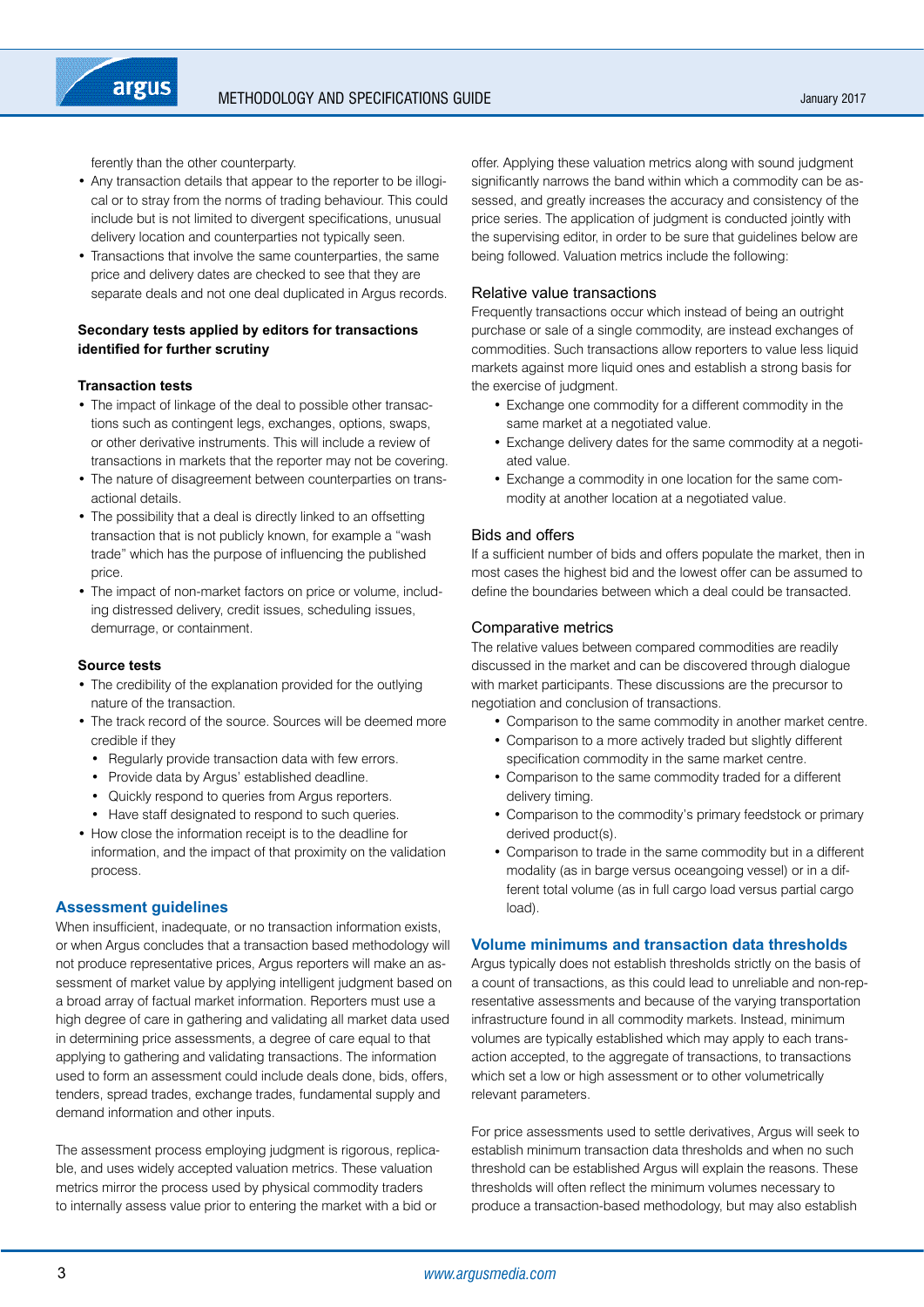

minimum deal parameters for use by a methodology that is based primarily on judgment.

Should no transaction threshold exist, or should submitted data fall below this methodology's stated transaction data threshold for any reason, Argus will follow the procedures outlined elsewhere in this document regarding the exercise of judgment in the price assessment process.

## **Transparency**

Argus values transparency in energy markets. As a result, where available, we publish lists of deals in our reports that include price, basis, counterparty and volume information. The deal tables allow subscribers to cross check and verify the deals against the prices. Argus feels transparency and openness is vital to developing confidence in the price assessment process.

### **Swaps and forwards markets**

Argus publishes forward assessments for numerous markets. These include forward market contracts that can allow physical delivery and swaps contracts that swap a fixed price for the average of a floating published price. Argus looks at forward swaps to inform physical assessments but places primary emphasis on the physical markets.

## **Publications and price data**

North American sulphur and sulphuric acid prices are published in the Argus North American Sulphur and Sulphuric Acid report. Subsets of these prices appear in other Argus market reports and newsletters in various forms. The price data are available independent of the text-based report in electronic files that can feed into various databases. These price data are also supplied through various third-party data integrators. The Argus website also provides access to prices, reports and news with various web-based tools. All Argus prices are kept in a historical database and available for purchase. Contact your local Argus office for information.

A publication schedule is available at<www.argusmedia.com>

### **Corrections to assessments**

Argus will on occasion publish corrections to price assessments after the publication date. We will correct errors that arise from clerical mistakes, calculation errors, or a misapplication of our stated methodology. Argus will not retroactively assess markets based on new information learned after the assessments are published. We make our best effort to assess markets based on the information we gather during the trading day assessed.

### **Ethics and compliance**

Argus operates according to the best practices in the publishing field, and maintains thorough compliance procedures throughout the firm. We want to be seen as a preferred provider by our subscribers, who are held to equally high standards, while at the same time maintaining our editorial integrity and independence. Argus has a strict ethics policy that applies to all staff. The policy can be found on our website at [www.argusmedia.com.](www.argusmedia.com) Included in this policy are restrictions against staff trading in any energy commodity

or energy related stocks, and guidelines for accepting gifts. Argus also has strict policies regarding central archiving of email and instant messenger communication, maintenance and archiving of notes, and archiving of spreadsheets and deal lists used in the price assessment process. Argus publishes prices that report and reflect prevailing levels for open-market arms length transactions (please see the [Argus Global Compliance Policy](http://www.argusmedia.com/about-argus/how-we-work/) for a detailed definition of arms length).

## **Consistency in the assessment process**

Argus recognises the need to have judgment consistently applied by reporters covering separate markets, and by reporters replacing existing reporters in the assessment process. In order to ensure this consistency, Argus has developed a programme of training and oversight of reporters. This programme includes:

- A global price reporting manual describing among other things the guidelines for the exercise of judgment
- • Cross-training of staff between markets to ensure proper holiday and sick leave backup. Editors that float between markets to monitor staff application of best practices
- Experienced editors overseeing reporting teams are involved in daily mentoring and assisting in the application of judgment for illiquid markets
- Editors are required to sign-off on all price assessments each day, thus ensuring the consistent application of judgment.

# **Review of methodology**

The overriding objective of any methodology is to produce price assessments which are reliable and representative indicators of commodity market values and are free from distortion. As a result, Argus editors and reporters are regularly examining our methodologies and are in regular dialogue with the industry in order to ensure that the methodologies are representative of the market being assessed. This process is integral with reporting on a given market. In addition to this ongoing review of methodology, Argus conducts reviews of all of its methodologies and methodology documents on at least an annual basis.

Argus market report editors and management will periodically and as merited initiate reviews of market coverage based on a qualitative analysis that includes measurements of liquidity, visibility of market data, consistency of market data, quality of market data and industry usage of the assessments. Report editors will review:

- Appropriateness of the methodology of existing assessments
- Termination of existing assessments
- Initiation of new assessments.

The report editor will initiate an informal process to examine viability. This process includes:

- • Informal discussions with market participants
- Informal discussions with other stakeholders
- Internal review of market data

Should changes, terminations, or initiations be merited, the report editor will submit an internal proposal to management for review and approval. Should changes or terminations of existing assessments be approved, then formal procedures for external consultation are begun.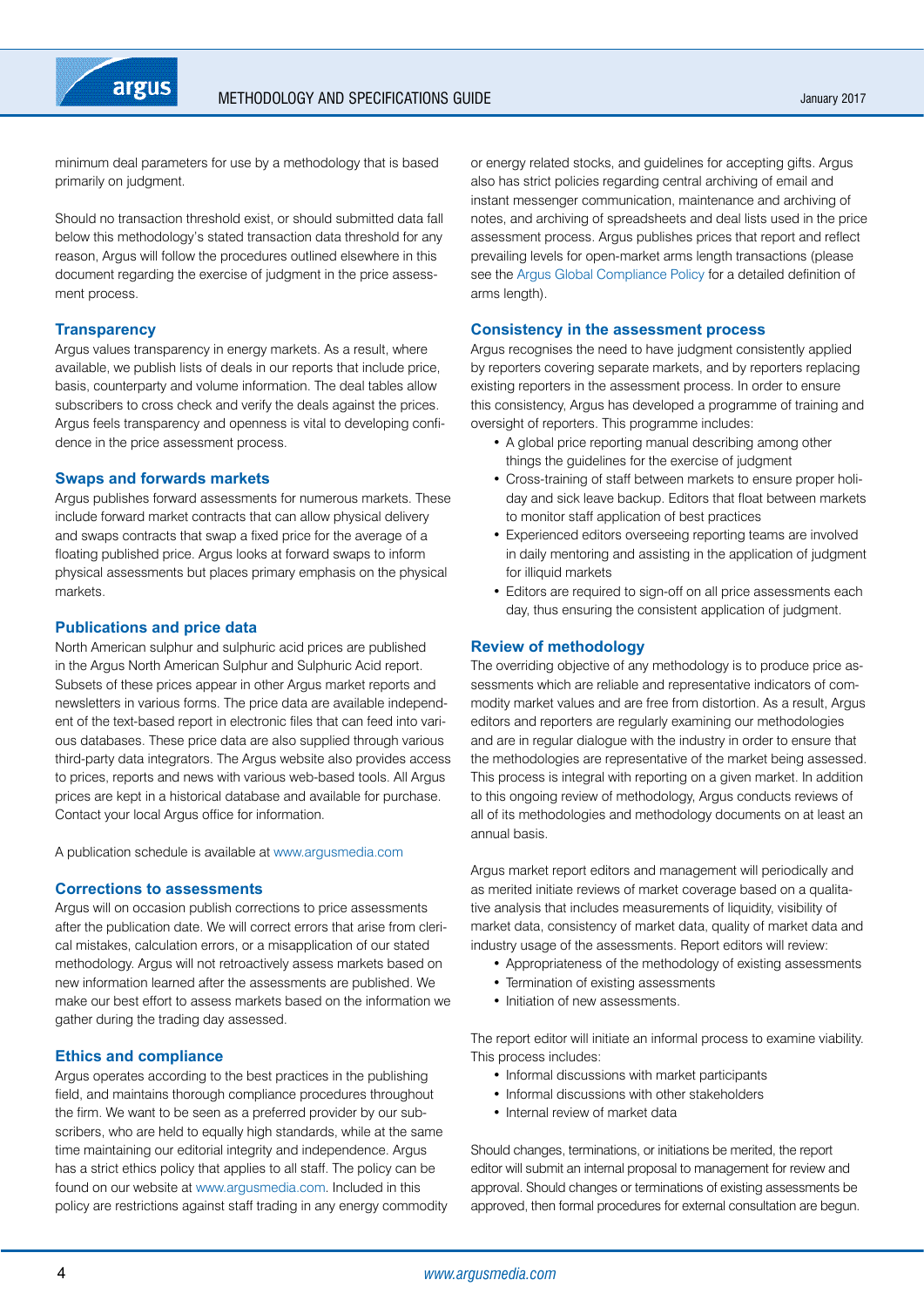# <span id="page-4-0"></span>**Changes to methodology**

Formal proposals to change methodologies typically emerge out of the ongoing process of internal and external review of the methodologies. Formal procedures for external consultation regarding material changes to existing methodologies will be initiated with an announcement of the proposed change published in the relevant Argus report. This announcement will include:

- Details on the proposed change and the rationale
- Method for submitting comments with a deadline for submissions
- For prices used in derivatives, notice that all formal comments will be published after the given consultation period unless submitter requests confidentiality.

Argus will provide sufficient opportunity for stakeholders to analyse and comment on changes, but will not allow the time needed to follow these procedures to create a situation wherein unrepresentative or false prices are published, markets are disrupted, or market participants are put at unnecessary risk. Argus will engage with industry throughout this process in order to gain acceptance of proposed changes to methodology. Argus cannot however guarantee universal acceptance and will act for the good order of the market and ensure the continued integrity of its price assessments as an overriding objective.

Following the consultation period, Argus management will commence an internal review and decide on the methodology change. This will be followed by an announcement of the decision, which will be published in the relevant Argus report and include a date for implementation. For prices used in derivatives, publication of stakeholders' formal comments that are not subject to confidentiality and Argus' response to those comments will also take place.

# **Introduction**

Argus publishes Argus North American Sulphur and Sulphuric Acid once a week. The report contains North American sulphur and sulphuric acid prices, market commentary and information on related markets including natural gas, crude, base metals and phosphate fertilizers.

# **General methodology**

The Argus North American Sulphur and Sulphuric Acid team consists of specialist market reporters/analysts in the US as well as Argus' global network of correspondents.

The team surveys a wide cross-section of market participants during the week via telephone, instant messenger, email and in-person interactions. A balance is maintained in the survey between sellers, buyers and trading companies. The survey seeks to discover deals done, bids, offers, other relevant valuations of market levels and fundamentals data. Argus will contact and accept market data from all credible market sources including front and back office of market participants and brokers.

The report seeks to determine ranges in which transactions are taking place or in which transactions could have taken place between a willing buyer and seller. In markets that occasionally lack liquidity, Argus may assess price ranges based on market discussions with buyers and sellers.

# **Procedure for price assessments**

Assessments for benchmark sulphur and sulphuric acid prices represent a range in which a deal between a willing buyer and seller could have been done from Friday morning until the following Thursday afternoon or within the given contract period. Deals, bids and offers and other relevant information over the course of the entire trading week prior to publication may be considered when assessing prices.

When there is adequate liquidity and deals are deemed reliable and representative, Argus will establish the range by using the low and the high of confirmed deals done throughout the trading week, with information gathered Friday morning through to Thursday at 1:00pm Houston time. To qualify to set the low or high of the week, deals must meet the minimum volumes and strict delivery, timing, and specification requirements in our methodology. Argus works to validate all deal prices, counterparties, and volumes.

Should a deal fall well outside of the the generally observed lows and highs that operated throughout the trading period or raise other concerns, Argus will subject the deal to further scrutiny, which will involve consultation with industry sources and review by senior Argus management. This process is critical to ensuring that the Argus range of trade remains representative. Argus reserves the right to exclude deals from the range of trade.

In the absence of verified high or low deals, Argus makes an intelligent assessment of the high-low range at which deals could have been done.

Information on transactions, bids and offers that lie outside the specifications of timing, size, location and quality may be taken into account, especially when making an intelligent assessment, but information that lies within the listed specifications of the assessment will be given most weight.

# **Publishing schedule**

Argus North American Sulphur and Sulphuric Acid is published 51 weeks a year on a Thursday night. A report is not published the week of 25 December-1 January, depending on how the Christmas and New Year holidays fall. In the event of a federally-recognized US holiday falling on a Thursday, Argus North American Sulphur and Sulphuric Acid will assess all prices and publish on the Wednesday prior to the holiday. When the report publishes on a Wednesday, prior-week data will be published for international assessments and used to calculate assessments based on international data normally published on Thursdays.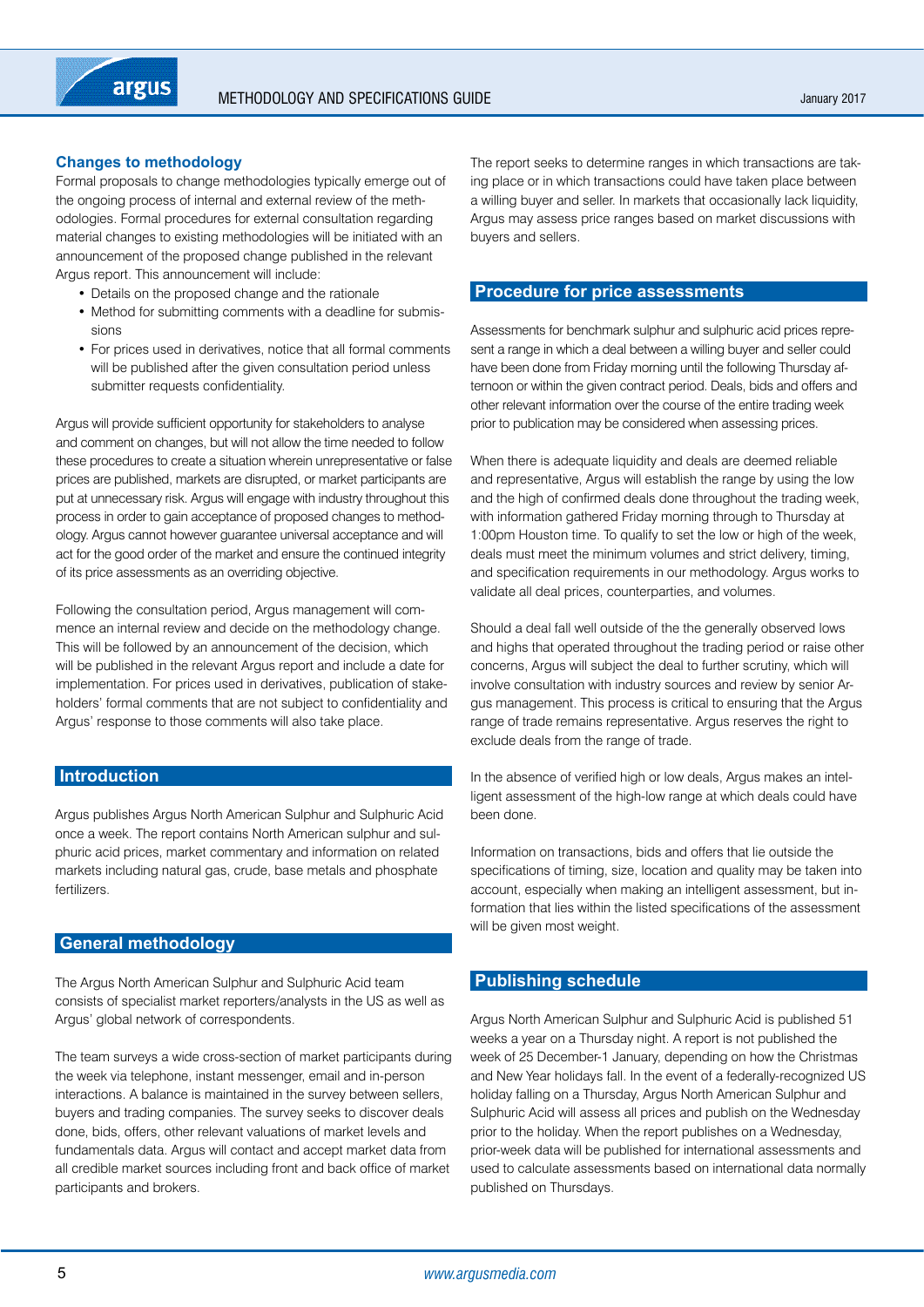# <span id="page-5-0"></span>**Markets snapshot**

Please see the product methodology for sulphur and sulphuric acid for each price published in the markets snapshot. Related market prices include the crude sweet-sour spread, copper and freight rates.

## Sweet-sour crude spread

This is a calculated five-day average (Friday through Thursday) of the difference between the Light Louisiana Sweet (LLS) weighted average front-month differential index less the Mars weighted average front-month differential index. These prices are assessed daily for the Argus Americas Crude report. See the Argus Americas Crude methodology.

# Copper

This is a calculated five-day average (Friday through Thursday) of the COMEX HG Copper front-month price based on settlement prices reported by CME.

# Corn

This is a calculated five-day average (Friday through Thursday) for corn contracts based on Chicago Mercantile Exchange (CME)/Chicago Board of Trade (CBOT) settlement prices.

# Ethanol

Chicago (Argo): This is an average of the fob Chicago (Argo) prompt assessment published in Argus Americas Biofuels since Argus North American Sulphur and Sulphuric Acid was last published. See the Argus Americas Biofuels methodology.

Brazil: This is an average of the fob Brazil prompt assessment published in Argus Americas Biofuels since Argus North American Sulphur and Sulphuric Acid was last published. See the Argus Americas Biofuels methodology.

# **Freight**

For sulphur freight rates, see the Argus Freight methodology. For sulphuric acid freight rates, see the Argus Sulphuric Acid methodology.

The freight ranges are established by surveying freight providers and buyers of spot freight, maintaining a balance between both parties. The assessment is for cargoes that will load and move within the next 30 days. Argus makes an assessment of the range between the low and high prices provided. Market information will be collected up until 4:00pm UK time on the day of publication (Thursday).

Spot prices are for sulphuric acid to be shipped within 30 days and contract prices are for time periods specified.

# **Sulphur**

# Sulphur (formed)

- US Gulf export alty contract and spot \$/t fob
- • US west coast export spot \$/t fob
- Vancouver export spot \$/t fob

### **In all references:**

- $\bullet$   $t =$  metric tonne
- $\bullet$  st = short ton
- $\bullet$  It = long ton
- $eq =$  equivalent
- $\bullet$  cfr = cost and freight
- del = delivered
- $\bullet$  fob = free on board
- $\bullet$  fot = free on truck

# **Formed sulphur (granular) specifications:**

Purity on a dry basis min 99.5% by weight Ash content max 0.05% by weight Moisture max 0.5% by weight

All solid sulphur prices are assessed on a fob basis at the main North American export points — US Gulf, US west coast and Vancouver. All prices are assessed in \$/t. Prices are assessed through the aforementioned market survey process. In addition to information obtained through market surveys, fob prices for these export points are assessed on the basis of cfr business to main delivery points with appropriate freight cost deducted, but this is never the sole basis of the assessment.

The US Gulf export price is assessed on a spot basis and as a quarterly contract price range (January-March, April-June, etc) for material exported through ports in Louisiana and Texas. US Gulf export prices are assessed in London for the Argus Sulphur weekly report and will be assessed based on information gathered until 5:00pm UK time. The assessment window for this price closes at 5:00pm UK time every Thursday.

## See the Argus Sulphur methodology.

The US west coast and Vancouver price assessments are of spot market prices at those locations. The Vancouver price is assessed in London for the Argus Sulphur weekly report. The US west coast price is assessed in Houston. Market information will be collected up until 5:00pm London time and 1:00pm Houston time, respectively, on the day of publication (Thursday).

# Sulphur (molten)

- • Tampa del qtly contract \$/lt del
- • Lower Atlantic del qtly contract \$/lt del
- • Gulf coast ex-refinery qtly contract \$/lt fob
- Midwest ex-refinery qtly contract \$/lt fob

### **Molten sulphur specifications:**

Purity 99.9% as elemental sulphur by weight Moisture max 0.5% by weight Reduced carbon max 0.1% by weight As, Se and Te content – each less than 0.1ppm

Tampa del qtly — The Tampa price is assessed as a qtly (quarterly) contract price (January-March, April-June, etc) per lt del to the con-